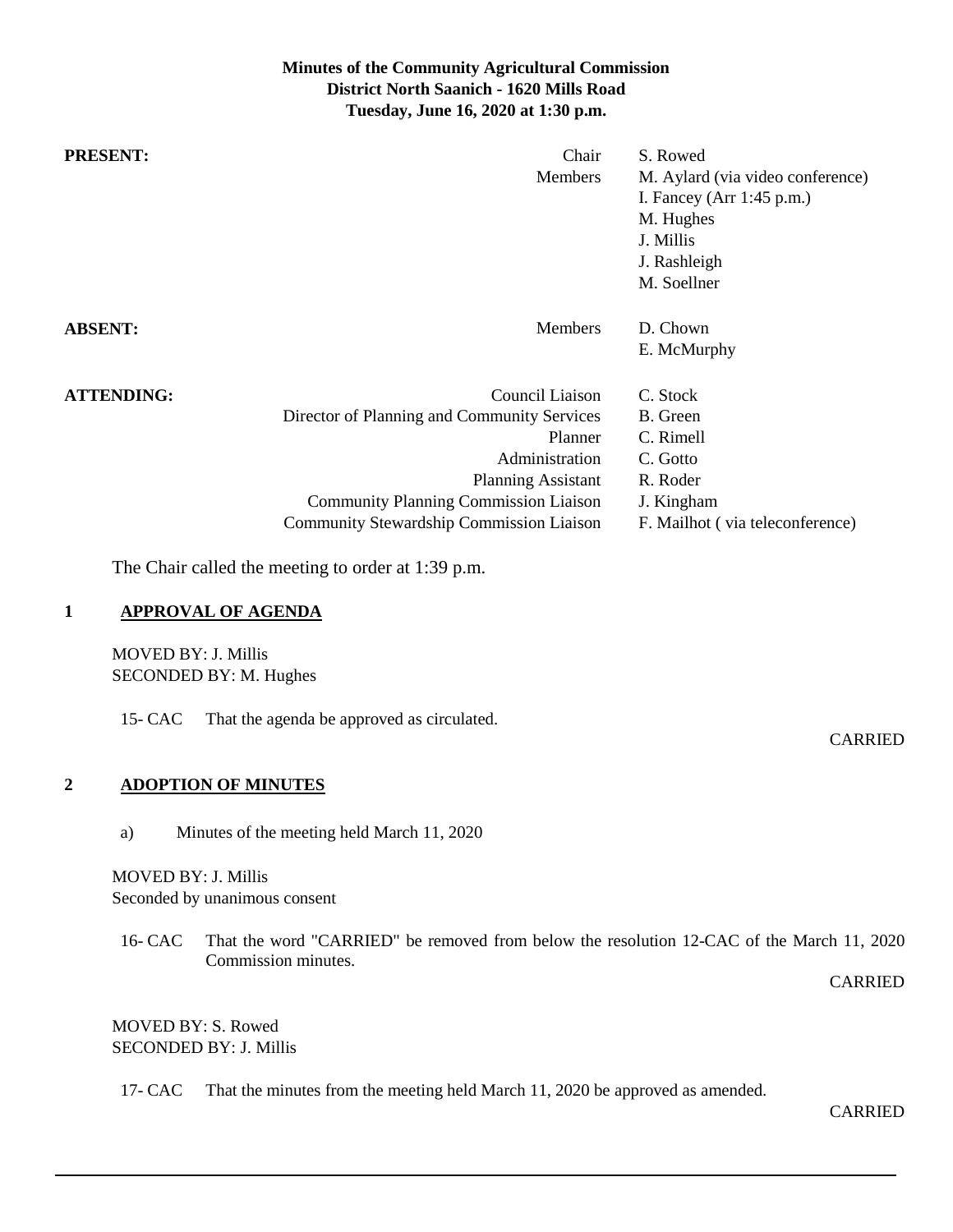### **3 REFERRALS**

a) ALC Non- Farm Use Application - 10375 Wilson Road (Referred by: Council for comments)

The Director of Planning and Community Services introduced himself and the Planner gave a presentation on the application for 10375 Wilson Road.

The Director of Planning and Community Services and the Planner addressed questions from the Commission.

**L. Leblanc, applicant for 10375 Wilson Road,** joined the meeting via video conference and addressed questions from the Commission.

MOVED BY: J. Millis SECONDED BY: I. Fancey

18- CAC That the Community Agricultural Commission is opposed to the ALC non-farm use application by 10375 Wilson Road.

OPPOSED: M. Hughes

MOVED BY: M. Aylard SECONDED BY: I. Fancey

19- CAC That the Community Agricultural Commission does not recommend forwarding the 10375 Wilson Road application to the ALC.

OPPOSED: M. Hughes

#### **4 UNFINISHED BUSINESS**

a) Appointment of liaison to the Community Stewardship Commission

MOVED BY: S. Rowed Seconded by unanimous consent

20- CAC That Michael Hughes be appointed the Liaison to the Community Stewardship Commission.

CARRIED

CARRIED

CARRIED

#### **5 ADJOURNMENT**

The Commission by unanimous consent adjourned the meeting at 2:49 p.m.